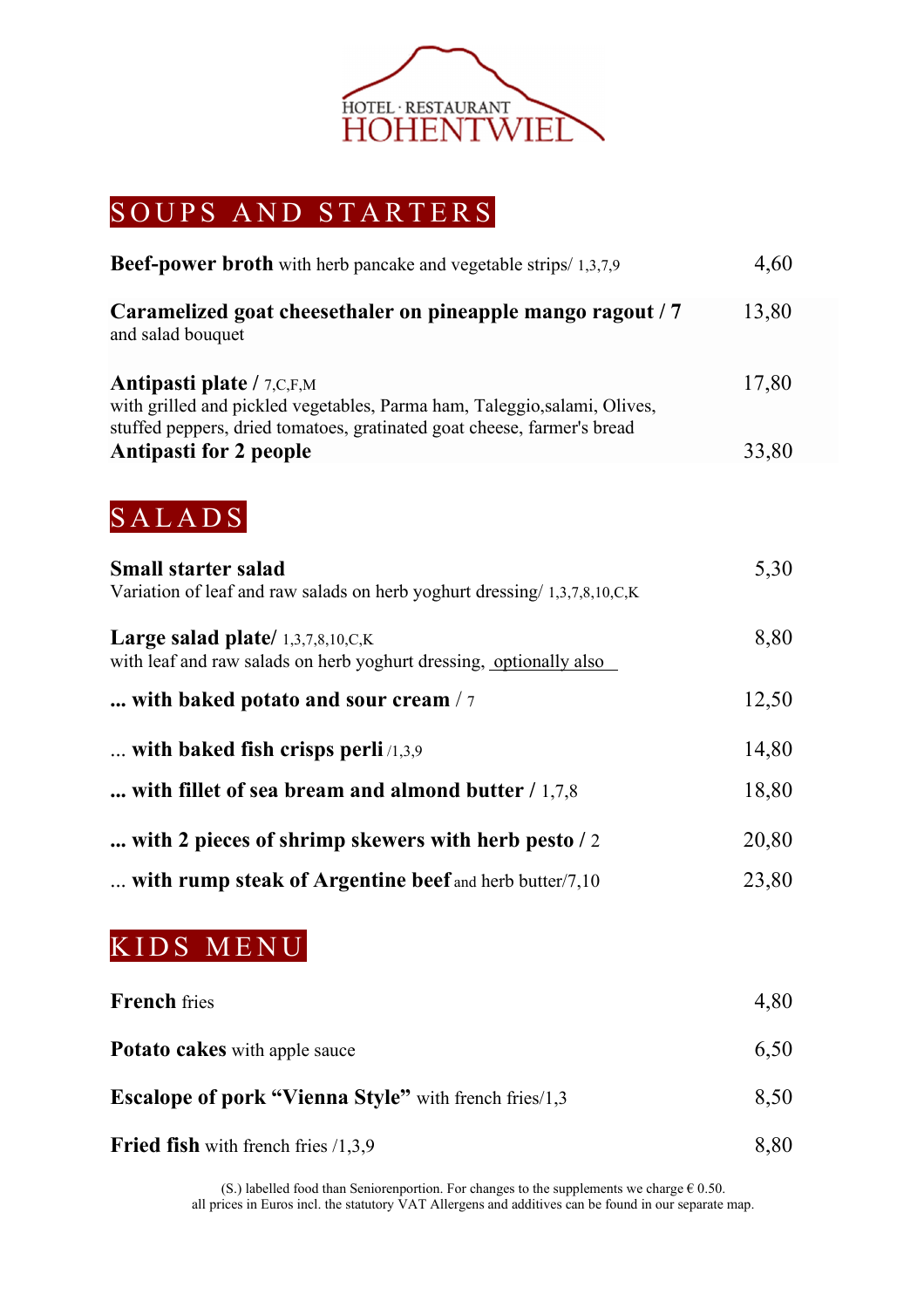

# **Fillet of the sea bream "Luzerner Style" (S.)**  with fresh mushrooms and tomatoes, with parsley potatoes / 1 23,50 **Fresh salmon steak fried on the skin**  with pineapple mango ragout and noodles / 1,3 26,50 **Baked risotto balls**  on ratatouille vegetables/ 1, vega 14,80 **Baked potato with sour cream**  16,50

and 2 shrimp skewers on garlic vegetables / 1.2

## FRIED AND BRAISED

| <b>Escalope of pork "Vienna Style"</b> (P.)<br>served with small colorful salad plate and french fries/ 1,3,7,8,10,C,K                   |              |               |                                                        | 17,00        |  |
|------------------------------------------------------------------------------------------------------------------------------------------|--------------|---------------|--------------------------------------------------------|--------------|--|
| Pork back steak with herb butter (S.)<br>on pan vegetables and French fries $/ 1,3,7,10$                                                 |              |               |                                                        | 18,00        |  |
| Hegau-Wok (S.)<br>with strips of beef and pork, vegetables and three kinds of rice $/ 1,6,9$                                             |              |               |                                                        | 19,00        |  |
| Chicken breast from the lemon prosecco marinade<br>on pineapple mango ragout and noodles / 1,3                                           |              |               | 19,80                                                  |              |  |
| Mediterranean marinated fillet of pork with herbal pesto (S.)<br>on Burgundy glace, pan vegetables and spaetzle (swabian noodles) $/1,3$ |              |               |                                                        | 20,80        |  |
| <b>Braised lamb in its own sauce</b><br>with ratatouille vegetables and spaetzle $/ 1,3$                                                 |              |               | 23,80                                                  |              |  |
| <b>Rumpsteak from the argentinian Black Angus Beef</b>                                                                                   |              |               |                                                        |              |  |
| with herb butter /7<br>Ladies Cut ca. 220g                                                                                               | 18,50        | $\frac{1}{2}$ | Men's Cut ca. 320g                                     | 25,50        |  |
| <b>Side dishes of your choice</b><br><b>French Fries</b><br>Sweet potato french fries                                                    | 4,30<br>4,50 |               | Grilled vegetables<br>Baked potato with Sour Cream / 7 | 4,80<br>5,50 |  |

(S.) labeled foods as a senior portion. For changes to the supplements we charge  $\epsilon$  0.50. All prices in Euro incl. the statutory VAT. Allergens and additives can be found in our separate map.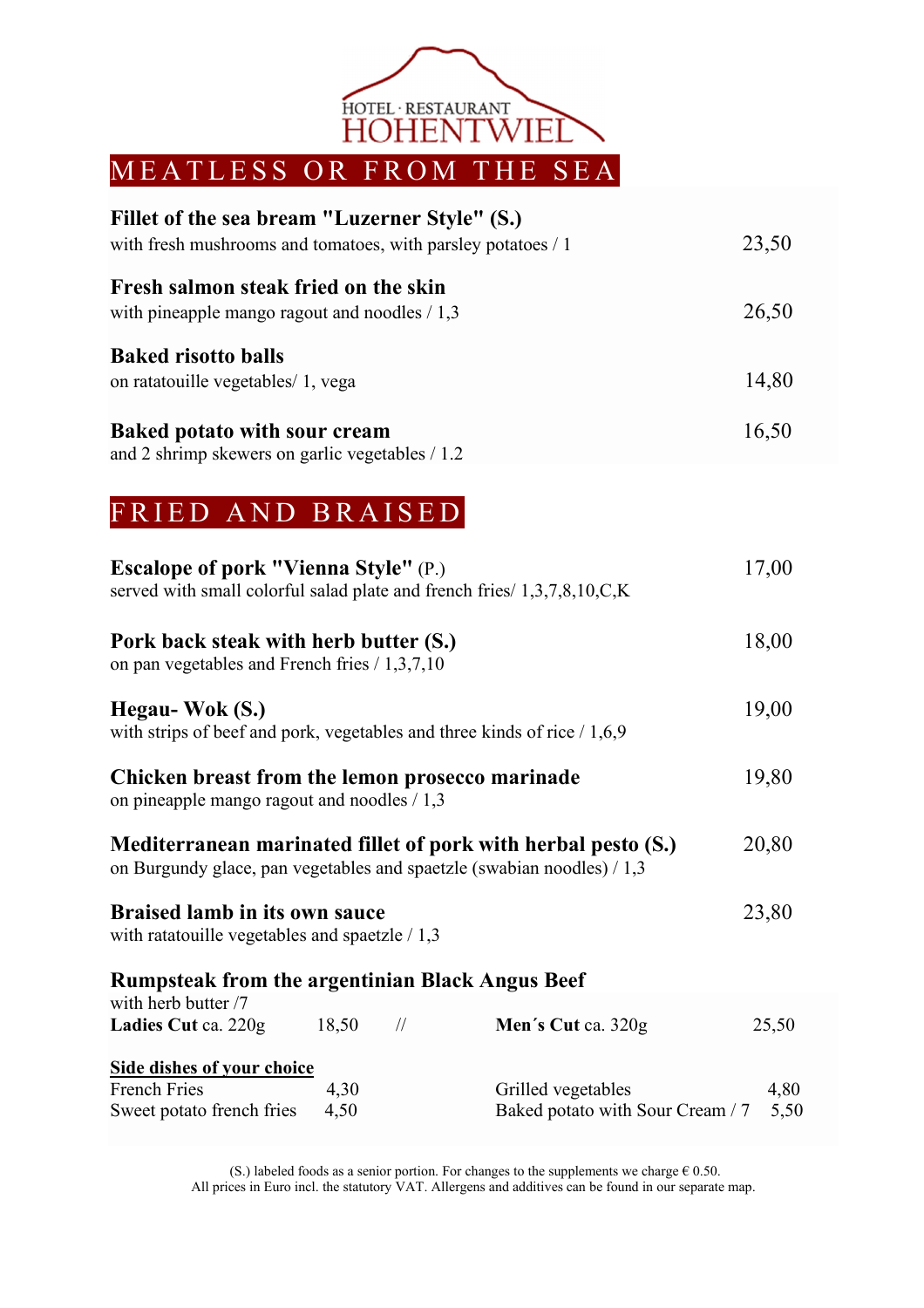

### VESPERS

| <b>Toast Hawai</b><br>gratinated with pineapple, boiled ham and cheese, cranberries / 1,7,M                                   | 8,80 |
|-------------------------------------------------------------------------------------------------------------------------------|------|
| <b>Swiss Sausage salad</b><br>with cheese, garnish and farmer's bread $/ 1,3,10, C, G$                                        | 9,80 |
| DESSERT                                                                                                                       |      |
| Affogato al Caffé Espresso with vanilla ice cream/3,7                                                                         | 3,90 |
| 3 scoops mixed ice/1,3,7                                                                                                      | 4.50 |
| Mixed ice cream with cream $/1,3,7$                                                                                           | 5,20 |
| Children's ice cream "Colorful" with smarties and cream/ 1,3,7,8,A                                                            | 4,20 |
| <b>Iced coffee</b> with two scoops vanilla ice cream, cream/ 1,3,7                                                            | 4,80 |
| <b>Berries Dream</b><br>with chocolate, walnut and cappuccino ice cream on berry ragout with<br>vanilla sauce and cream/3,7,8 | 7,50 |
| "Ice cream meringue"<br>Vanilla and chocolate ice cream on meringue shells, eggnog and cream / 3,7                            | 7,50 |
| Lavender Blossom Panna Cotta on Berry Ragout / 3,7                                                                            | 7,80 |
| <b>Chocolate tart with liquid core</b> , vanilla ice cream, cherries and cream/1,3,7                                          | 8,00 |
| Warm apple strudel<br>with vanilla sauce and walnut ice cream $/ 1,3,7,8$                                                     | 8,50 |